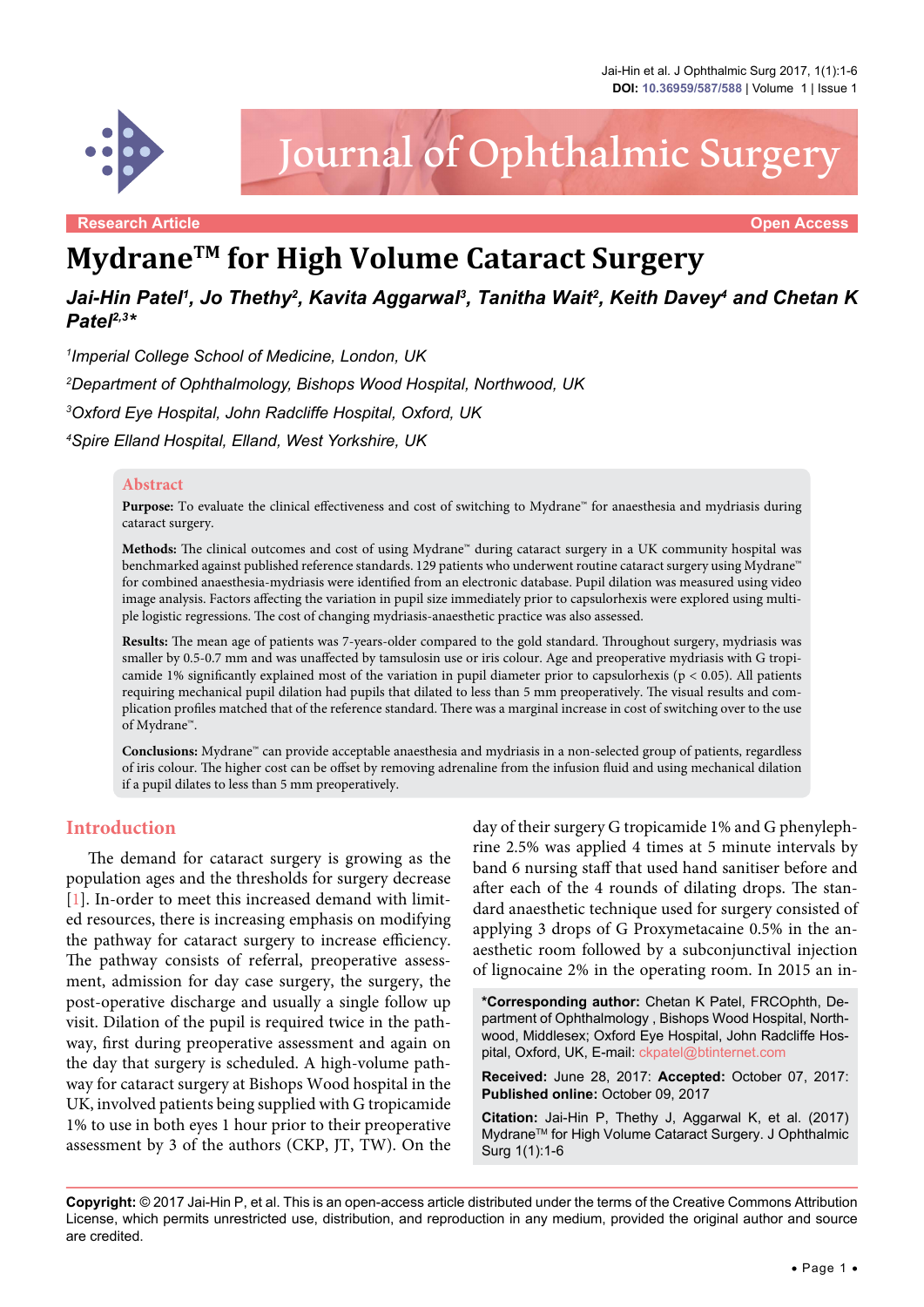tracameral preparation, Mydrane<sup>TM</sup> (Laboratoires Thea, Clermont-Ferrand, France) was developed to achieve both anaesthesia and mydriasis and shown in a phase 3 randomised controlled trial to allow adequate mydriasis for cataract surgery [\[2\]](#page-5-1). Our cataract surgery pathway was modified in 2016 so that patients arriving for surgery did not receive mydriasis prior to surgery. Intracameral Mydrane<sup>TM</sup> was used instead to achieve combined anaesthesia and mydriasis in the operating room. Our aim was to audit the results of cataract surgery using this modified pathway compared against reference standard clinical trial  $[2]$  $[2]$  $[2]$  data, in a non-selected cohort of patients undergoing surgery over a 3 month period from 2<sup>nd</sup> of August 2016 and to cost compare the old and new pathways.

# **Method**

<span id="page-1-0"></span>Ĩ

# **Clinical management**

The hospital clinical governance committee granted permission for the audit which also adhered to the tenets of the Declaration of Helsinki. Consecutive patients in whom Mydrane<sup>TM</sup> was used for cataract surgery performed by one of the authors (CKP, an experienced surgeon) between 2nd August and 27<sup>th</sup> October 2016 at Bishops Wood Hospital were identified from an electronic patient record by one of the authors (JHP). The following preoperative data was extracted into statistics software (STATATM 14.2. (2016). Texas: Stata Corporation LP): age, gender, presence of diabetes, pseudoexfoliation, use of tamsulosin, best corrected preoperative Log mar visual acuity and horizontal pupil

diameter following dilation by G tropicamide 1% determined by slit lamp examination or from ocular biometry using the IOL Master<sup>TM</sup> 500 (Carl Zeiss Meditec AG, Jena, Germany). Scheduling of patients for surgery remained at four patients at the start of the operating session followed by 3 patients attending every hour. The modified surgical pathway consisted of bringing a patient into the anaesthetic room and administering 3 drops of G proxymetacaine 0.5% at 15 second intervals followed by application of G Povidone Iodine 5% Minims™. In the operating room, surgery was performed using the Zeiss OPMI Lumera™ (Carl Zeiss Meditec AG, Jena, Germany) microscope with integrated video capture facility. 200 µl Mydrane™ was injected into the anterior chamber through a 2.5 mm superotemporal corneal incision. Viscoat<sup>TM</sup> (Alcon Laboratories, Inc., Texas, USA) was then injected to deepen the anterior chamber and then applied onto the cornea to maintain clarity. Two side-port incisions were made in the lower temporal and upper nasal limbus. Phaco-chop with a Kelmann 30º tip and Ayliffe<sup>TM</sup> chopper was used to disassemble and aspirate the nucleus with vacuum setting on the Alcon Infiniti<sup>TM</sup> of 450 mmHg and infusion of BSS Plus™ to which was added 0.3 mls of 1:10000 adrenaline. The cortex was removed using bimanual aspiration. A Hoya iSert® 250 (Hoya Surgical Optics, Tokyo, Japan) lens implant was injected following inflation of the capsular bag with Provisc<sup>TM</sup> (Alcon Laboratories, Inc., Texas, USA) which was then aspirated. 1 mg intracameral cefuroxime was the antibiotic of choice with subconjunctival gentamicin-lignocaine 2.0% used in patient's allergic to penicillin. Video frame grabs were taken at the start (T1), following intracameral injection of Mydra-



**Figure 1:** Images captured at 5 time points during surgery with arrows indicating the linear measurements made of the speculum (White arrow in A), horizontal corneal (Blue arrow) and pupil (Yellow arrow) diameters in A-E.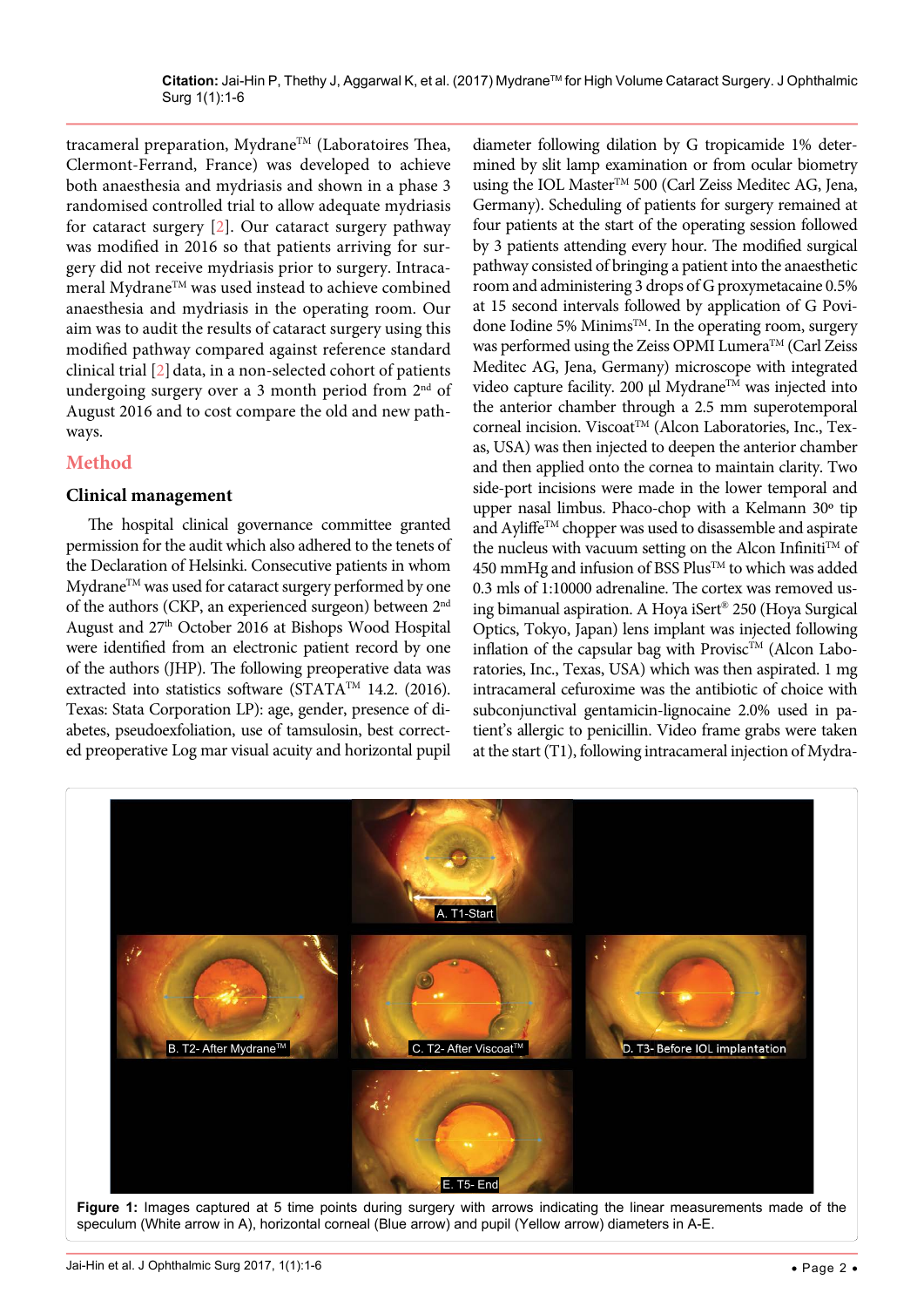neTM, when the pupil had stopped dilating (T2), following use of Viscoat<sup>TM</sup> to deepen the anterior chamber (T3), prior to lens insertion (T4) and when surgery was complete (T5) [\(Figure 1\)](#page-1-0) as per the reference publication. File names for each grabbed image included a time-stamp. The following were recorded: image capture failure, the duration of surgery defined as deducting the time stamp of T1 from T5, use of supplemental anaesthesia during surgery, any step to augment mydriasis for example mechanical dilation of the pupil, anterior capsule rim tears and posterior capsule rupture. Patients underwent optometry review 10-14 days following surgery. The following were recorded: best corrected LogMAR visual acuity, whether the patient's vision had improved and the requirement for further surgery such as need to aspirate residual lens material. Intraoperative pupil size was measured independently by one of the authors (JHP) using Image JTM open source software. Horizontal pupil diameter in mm was determined by measuring the horizontal corneal and pupil diameter in pixels and then calibrating this against measurement of the speculum in the T1 image ([Figure 1](#page-1-0)). Iris colour was classified from the

T1 image as blue, green, hazel or brown comparing against a template prepared by one of the authors (CKP). Stata<sup>TM</sup> was used for statistical evaluation. Change in vision resulting from surgery was compared using Students t-test. Multiple linear regression analysis was used to determine how age, iris colour, preoperative mydriasis, use of tamsulosin and the presence of diabetes or pseduexfoliation explained the variation in pupil size preceding capsulorhexis (T3). A p-value of less than 0.05 was deemed statistically significant.

It was assumed that upon admission it would take one minute for a band 6 nurse to administer one round of drops to the eye. Four rounds need to be given making a total time of 4 minutes.

# **Results**

#### **Clinical**

[Table 1](#page-2-0) shows the data in the audit compared against the reference standard group of patients treated with Mydrane™ in the phase 3 trial undertaken by Labetoulle [[2\]](#page-5-1). [Table 2](#page-2-1) summarizes missing data in the audit.

<span id="page-2-0"></span>Table 1: Audit against gold standard group of patients treated with Mydrane™ in phase 3 randomised controlled study [\[2](#page-5-1)].

|                                                                              | Labetoulle [2]  | Audit           |
|------------------------------------------------------------------------------|-----------------|-----------------|
| <b>Demographics</b>                                                          |                 |                 |
| Number of operations completed                                               | 268             | 129             |
| Percentage of females                                                        | 59.3            | 56.6            |
| Mean age $\pm$ SD in years                                                   | $69.2 \pm 9.4$  | $76.3 \pm 10.2$ |
| <b>Factors affecting mydriasis</b>                                           |                 |                 |
| Percentage of diabetics                                                      | <b>Unknown</b>  | 20.9            |
| Percentage of patients treated with tamsulosin                               | <b>Unknown</b>  | 8.5             |
| Percentage of patients with pseudoexfoliation                                | 0               | 0.8             |
| <b>Primary outcome</b>                                                       |                 |                 |
| Percentage of successful operations (completed without additional mydriatic) | 98.9            | 96.1            |
| Percentage of patients with pupils $> 6$ mm at T3                            | 96.8            | 84.5            |
| Percentage of patients with pupils $<$ 5 mm at T4                            | 0               | 4.59            |
| Percentage of patients with pupils $<$ 5 mm at T5                            | 0.4             | 6.80            |
| Mean pupil diameter at $T3 \pm SD$ (mm)                                      | $7.67 \pm 0.87$ | $6.90 \pm 1.05$ |
| Mean pupil diameter at $T4 \pm SD$ (mm)                                      | $7.71 \pm 0.91$ | $7.03 \pm 1.07$ |
| Mean pupil diameter at $T5 \pm SD$ (mm)                                      | $7.46 \pm 0.96$ | $6.89 \pm 1.22$ |
| <b>Clinical outcomes</b>                                                     |                 |                 |
| Posterior capsule rupture (%)                                                | 1(0.4)          | 0(0)            |
| Retained lens material requiring further surgery (%)                         | 0(0)            | 1(0.8)          |

<span id="page-2-1"></span>

|  | Table 2: Missing data from 129 patients included in the study. |
|--|----------------------------------------------------------------|
|--|----------------------------------------------------------------|

|                                  | Patients (%) | <b>Reasons</b>                                                 |
|----------------------------------|--------------|----------------------------------------------------------------|
| Preoperative LogMAR Acuity       | 0(0)         | NA.                                                            |
| Post-Operative LogMAR Acuity     | 9(7.0)       | Failure to attend follow up                                    |
| Satisfaction with visual outcome | 3(2.3)       | Failure to attend follow up                                    |
| Pupil diameter at T1             | 11(8.5)      | Image capture failure                                          |
| Pupil diameter at T2             | 21 (16.3)    | Image capture failure                                          |
| Pupil diameter at T3             | 12(9.3)      | Image capture failure                                          |
| Pupil diameter at T4             | 21 (16.3)    | Image capture failure ( $n = 16$ ), Pupil expander ( $n = 5$ ) |
| Pupil diameter at T5             | 26 (20.2)    | Image capture failure ( $n = 21$ ), Pupil expander ( $n = 5$ ) |
| Duration of surgery              | 25 (19.4)    | Image capture failure ( $n = 20$ ), Pupil expander ( $n = 5$ ) |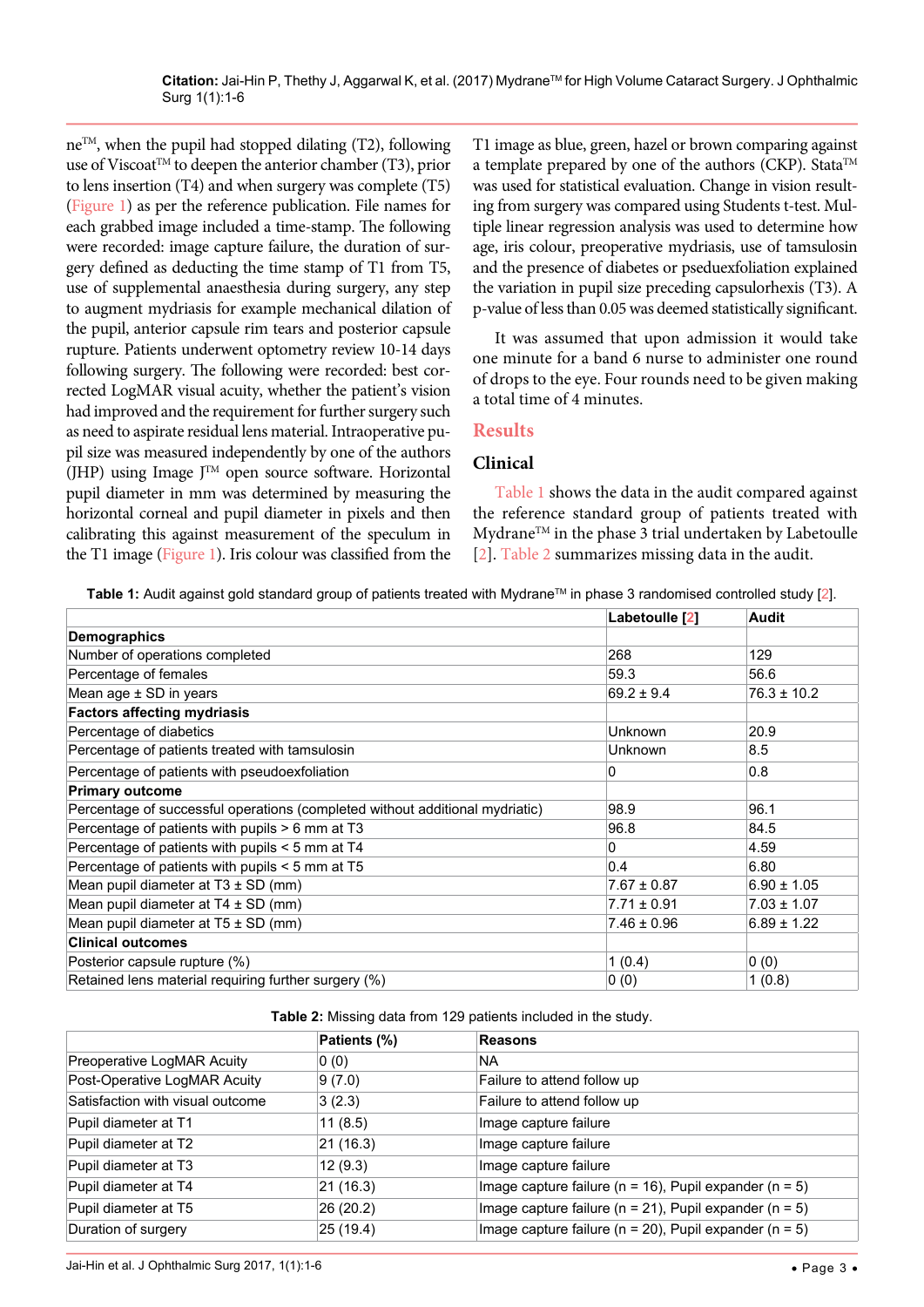<span id="page-3-0"></span>

**Figure 2:** Graph showing pupil size in mm for each patient as a blue-red dot pair with blue indicating the preoperative dilated pupil and red the pupil prior to capsulorhexis. The rings indicate patients requiring pupil expansion with the colour of the ring representing the colour of the iris.

<span id="page-3-1"></span>**Table 3:** Cost (including VAT at 20%) comparison of old versus new regimens for pupil and anaesthetic management.

| Direct costs old regimen                                                               | £       | Direct costs new regimen    | £        |
|----------------------------------------------------------------------------------------|---------|-----------------------------|----------|
| Minims G Proxymetacine 0.5%                                                            | £0.70   | Minims G Proxymetacine 0.5% | £0.70    |
| Minims G Tropicamide 1%                                                                | £0.65   | Mydrane                     | £7.19    |
| Minims G Phenylephirine 2.5%                                                           | £0.68   |                             |          |
| Minims G Povidone-lodine 5%                                                            | £0.96   | Minims G Povidone-lodine 5% | £0.96    |
| 5 ml Ampoule Lignocaine 2%, Syringe, Needle                                            | £0.66   |                             |          |
| Hand Sanitiser used 3.5 ml (£0.085) used 8 times before<br>and after 4 rounds of drops | £0.68   |                             |          |
| Indirect costs                                                                         |         | Indirect costs              |          |
| Band 6 Nursing time on admission for surgery                                           | £1.19   |                             |          |
| Band 6 Nursing time in out-patients                                                    | £0.89   |                             |          |
| Total cost in Sterling per eye                                                         | £5.52   |                             | £8.85    |
| Total cost in Sterling for 129 operations                                              | £712.08 |                             | £1141.65 |

The sex ratio was similar for both groups. The patients in our audit were older by a mean age of 6.4 years. The mean duration of the surgery was  $13.41 \pm 2.70$  minutes  $[N = 104]$  in our audit. Mydriasis remained stable throughout surgery in all cases. There was a statistically significant improvement in best corrected visual acuity following surgery from a mean LogMAR of 0.58 (6/24) to 0.08 (6/7.5) (p < 0.05). 97.7% patients [125/129] felt their vision was better at the post-operative visit. The mean horizontal pupil diameters  $\pm$  SD [N] were T1: 2.37  $\pm$  0.43 mm [n = 119], T2: 5.98  $\pm$  0.97 mm [n = 109], T3:  $6.90 \pm 1.05$  mm [n = 117], T4: 7.03  $\pm$  1.07 mm [n = 108], T5:  $6.87 \pm 1.22$  mm [n = 103]. The distribution of iris colour was; blue: 27.12%, green: 25.42%, hazel: 26.27%, brown: 21.19%. For sub-group analysis pupil dilation is defined as pupil diameter at T1 subtracted from that at T3. Mean pupil dilation  $\pm$  SD in mm for each iris colour was: blue: 4.51 ± 0.82, green: 4.48 ± 082, hazel: 4.53  $\pm$  0.99, brown: 4.58  $\pm$  0.67. The mean pupil dilation  $\pm$ SD for patients on Tamsulosin was  $4.24 \pm 0.86$  compared with patients not on Tamsulosin:  $4.60 \pm 0.83$ . The mean pupil dilation  $\pm$  SD of diabetic patients was 4.65  $\pm$  0.69 compared to non-diabetic patients: 4.54  $\pm$  0.87. There were 13% fewer patients with a pupil more than 6

mm at T3 in the audit, compared to the reference publication. No patients required supplemental anaesthesia. 3.9% (5/129) of patients required mechanical dilation of the pupil. If pupils that dilate to less than 5 mm with G tropicamide 1% preoperatively are considered, 57% (4/7) patients required mechanical dilation of the pupil ([Fig](#page-3-0)[ure 2\)](#page-3-0). The other 3 patients dilated to well above 5 mm in response to Mydrane<sup>TM</sup>. Only 1 case of a pupil dilating to 5 mm preoperatively required pupil expansion. Regression analysis indicated that 48.8% of the variation in pupil size before capsulorhexis was explained by the factors we included in our model. Age and preoperative mydriasis with tropicamide 1% were the only statistically significant variables (p < 0.05). Insignificant variables included iris colour, use of Tamsulosin and the presence of diabetes or pseduexfoliation ( $p > 0.05$ ).

# **Cost effectiveness**

[Table 3](#page-3-1) compares the direct and indirect costs of the new pathway versus the old for achieving mydriasis and anaesthesia. There is a 60% increase in cost for pupil and anaesthetic management per procedure with the new regimen which for 129 patients amounted to a total cost difference of £429.57.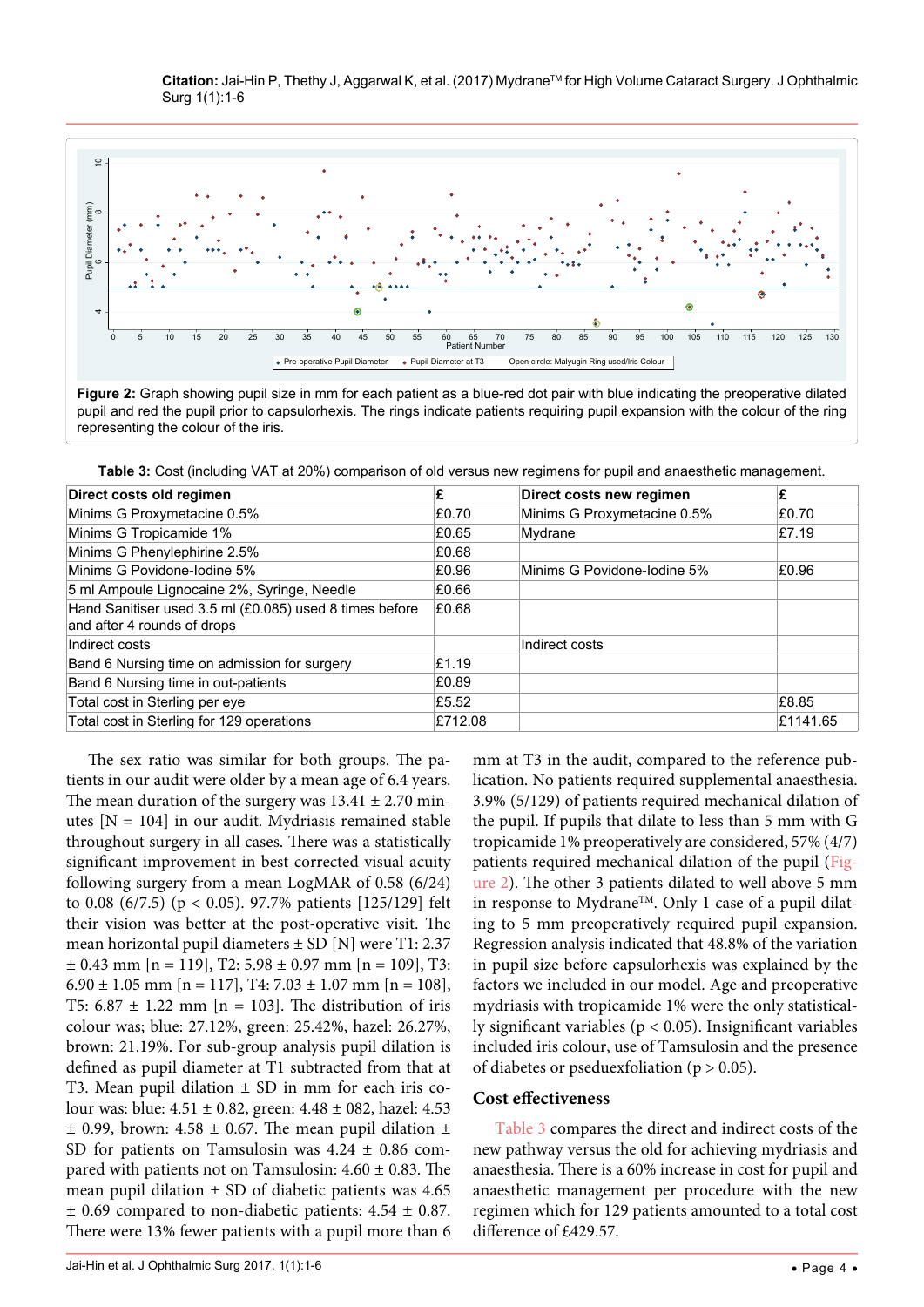#### **Discussion**

Intracameral mydriatics and anaesthetics are not new [\[3\]](#page-5-3). They have, however, been used as unlicensed products that are prepared by the operating nurse with the attendant pitfalls of additional time required and the possibility of drug concentration or contamination error which increases the risk of endothelial compromise or infection. This audit has shown that although the mean pupil diameter was approximately 0.5 mm smaller at each stage of surgery compared with the reference publication, it was possible to successfully adopt the use of MydraneTM, a commercial mydriatic-anaesthetic combination, by an experienced surgeon in a non-selected group of patients. Our audit confirmed that age and preoperative response to G tropicamide 1% are clinically the most useful variables that predict intraoperative performance of Mydrane<sup>™</sup>. An explanation for reduced mydriasis in our audit is that patients were not excluded based on preoperative pupil diameter. In the reference publication, patients with a preoperative dilated pupil of below 7 mm were excluded. In our cohort, patients were not excluded based on preoperative dilated pupil diameter and the known inverse relationship between age and pupil size [[4\]](#page-5-4) is likely to have resulted in age selection bias explaining why the mean age of our sample was 6 years greater than in the reference publication. The presence of Pseduoexfoliation was not statistically significant but this may be a spurious given that only 1 patient in our audit had the disorder. The presence of diabetes was also found to be insignificant. This may reflect the fact that our audit did not record the duration of diabetes and the presence of diabetic retinopathy, which are associated with poor mydriasis [[5](#page-5-5)]. The use of Tamsulosin was also insignificant in explaining variation in pupil size. However, pupil behaviour in patients treated with Tamsulosin is variable with approximately a 50% incidence of pupils that dilate normally [[6](#page-5-6)]. Using Mydrane<sup>TM</sup> is likely to be effective prophylaxis against intraoperative floppy iris syndrome given that intracameral phenylephrine has been shown to be effective in randomised controlled trials [[7](#page-5-7)]. Uncertainty has been expressed about the re-sponse of dark irises to Mydrane<sup>TM</sup> [\[8\]](#page-5-8). This audit has found that a dark iris does not compromise the mydriatic response to MydraneTM. There was one case in this audit where a nuclear remnant was likely to have remained hidden under the iris requiring additional surgery. The pupil diameters (mm) in this case were: T1: 3.14, T2: unavailable, T3: 8.71, T4: 8.61, T5: 8.67 - one cannot therefore ascribe this complication to a small pupil. Caution needs to be exercised about extrapolating the safety of using Mydrane<sup>TM</sup> to different scenarios for example a) When trainee surgeons are operating, and b) When using nuclear disassembly techniques such as divide and conquer that require better visualization to the periphery

of a cataract. Our audit found that when the preoperative pupil dilation to G tropicamide 1% was less than 5 mm, 4/7 (57%) patients required pupil expansion. Those patients that did not require expansion of the pupil (3/7) are assumed to have been sub-optimally dilated. If additional tropicamide 1% and phenylephrine 10% were used in these patients at the preoperative assessment, their pupils would likely dilate beyond 5 mm as they dilated to above this mark intraoperatively (these pupils were preoperatively: 3.5, 4.0 and 4.7 millimeters and intraoperatively were: 7.28, 5.80 and 5.56 millimeters respectively). Pupil expansion could then be planned for all patients still dilating to less than 5 mm, avoiding the cost of using MydraneTM in these cases. There is evidence that adding adrenaline to the infusion fluid may not be required when using intracameral mydriatics which could allow further improvement in cost effectiveness and workload in the operating room when using Mydrane<sup>TM</sup> [\[9](#page-5-2)]. The increase in cost of using Mydrane<sup>TM</sup> was £3.33 per patient. This marginal increase could easily be offset by improved operating room utilisation, one example being to possibly operate on an extra patient per list. On top of this, it is the surgeon's (CKP) impression that list flow has improved and that the pressures on nurses have reduced since Mydrane™ was first used. This is supported by evidence that patients spend less time in the hospital on the day of surgery [[2\]](#page-5-1). Given the improved list flow a lower grade of nurse may be capable of assisting potentially providing another cost saving avenue. Another advantage is the potential for reducing the risk of cardiovascular complications given that systemic bioavailability of mydriatics is reduced by using Mydrane<sup>TM</sup> [\[2\]](#page-5-1).

This audit has confirmed that it is safe for an experienced surgeon to incorporate the use of a new licensed combined intracameral mydriatic-anaesthetic combination of lignociane 1%, tropicamide 0.02% and phenylephrine 0.31% for patients undergoing routine cataract surgery including those with dark irises and those being treated with Tamsulosin. The changes our team plan to implement following the audit are to a) Instil additional mydriatic in any patient with a preoperative pupil diameter less than 5 mm at pre-assessment and consider the use of pupil expansion in those patients whose pupil remains below 5 mm and b) To stop using adrenaline in the infusion fluid.

# **Conflict of Interest**

- 1. All authors declare there are no competing or financial interests. No funding or external support was received.
- 2. All authors of this paper have directly participated in planning, execution of the study and preparation of the manuscript.
- 3. All authors have read and approved the version submitted to the Journal.